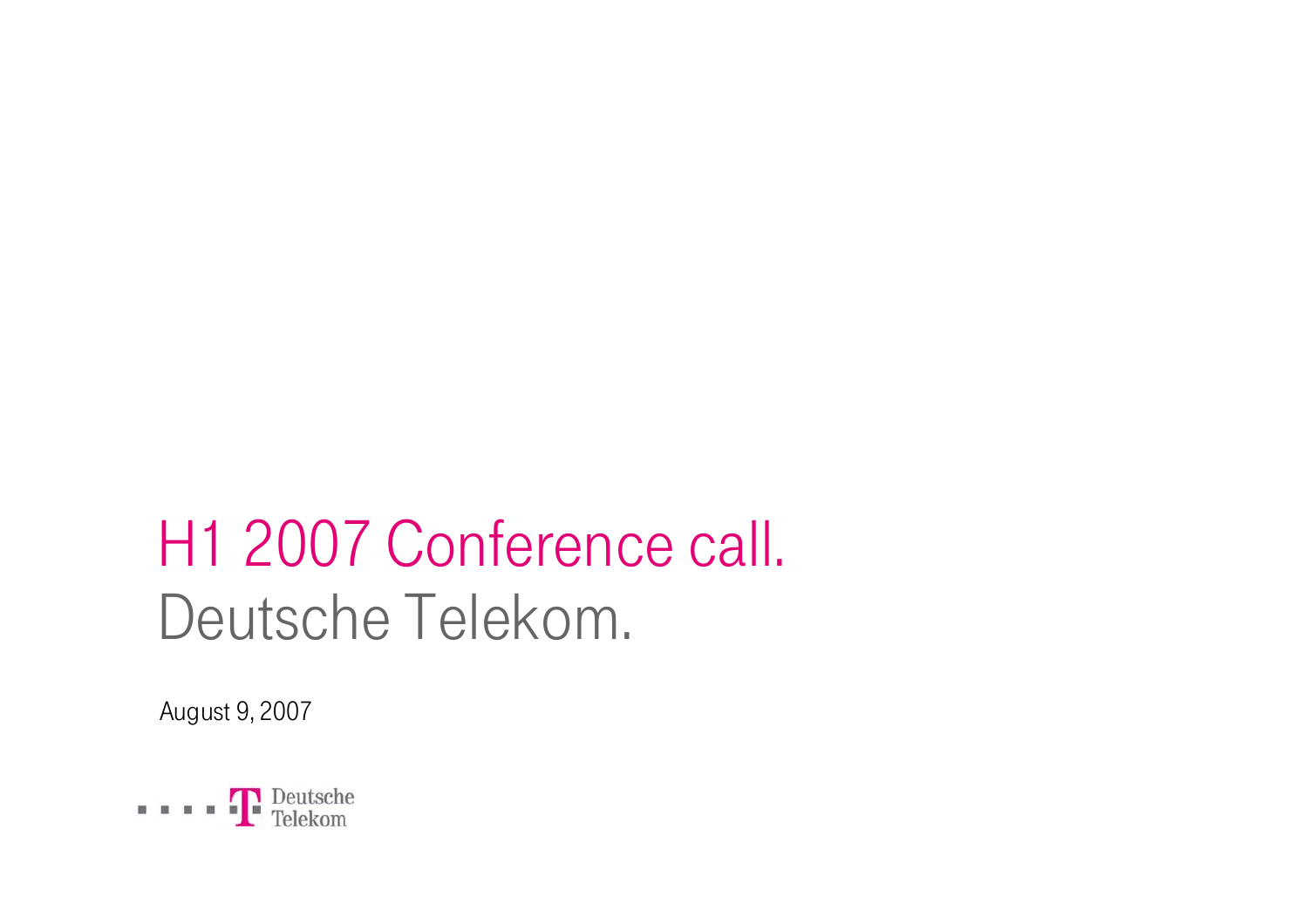### Disclaimer.

This presentation contains forward-looking statements that reflect the current views of Deutsche Telekom management with respect to future events. They include statements as to market potential, the "2007 Guidance" statements as well as our dividend outlook. They are generally identified by the words "expect," "anticipate," "believe," "intend," "estimate," "aim," "goal," "plan," "will," "seek," "outlook" or similar expressions and include generally any information that relates to expectations or targets for revenue, adjusted EBITDA or other performance measures. Forward-looking statements are based on current plans, estimates and projections. You should consider them with caution. Such statements are subject to risks and uncertainties, most of which are difficult to predict and are generally beyond Deutsche Telekom's control, including those described in the sections "Forward-Looking Statements" and "Risk Factors" of the company's Annual Report on Form 20-F filed with the U.S. Securities and Exchange Commission. Among the relevant factors are the progress of Deutsche Telekom's workforce reduction initiative and the impact of other significant strategic or business initiatives, including acquisitions, dispositions and business combinations and cost saving initiatives. In addition, regulatory rulings, stronger than expected competition, technological change, litigation and supervisory developments, among other factors, may have <sup>a</sup> material adverse effect on costs and revenue development. If these or other risks and uncertainties materialize, or if the assumptions underlying any of these statements prove incorrect, Deutsche Telekom's actual results may be materially different from those expressed or implied by such statements. Deutsche Telekom can offer no assurance that its expectations or targets will be achieved. Deutsche Telekom does not assume any obligation to update forward-looking statements to take new information or future events into account or otherwise. Deutsche Telekom does not reconcile its adjusted EBITDA guidance to a GAAP measure because it would require unreasonable effort to do so. As a general matter, Deutsche Telekom does not predict the net effect of future special factors because of their uncertainty. Special factors and interest, taxes, depreciation and amortization (including impairment losses) can be significant to the company's results.

In addition to figures prepared in accordance with IFRS, Deutsche Telekom presents non-GAAP financial performance measures, including EBITDA, EBITDA margin, adjusted EBITDA, adjusted EBITDA margin, adjusted EBIT, adjusted net profit, free cash flow, gross debt and net debt. These non-GAAP measures should be considered in addition to, but not as a substitute for, the information prepared in accordance with IFRS. Non-GAAP financial performance measures are not subject to IFRS or any other generally accepted accounting principles. Other companies may define these terms in different ways. For further information relevant to the interpretation of these terms, please refer to the chapter "Reconciliation of pro forma figures", which is posted on Deutsche Telekom's Investor Relations website at www.deutschetelekom.com.

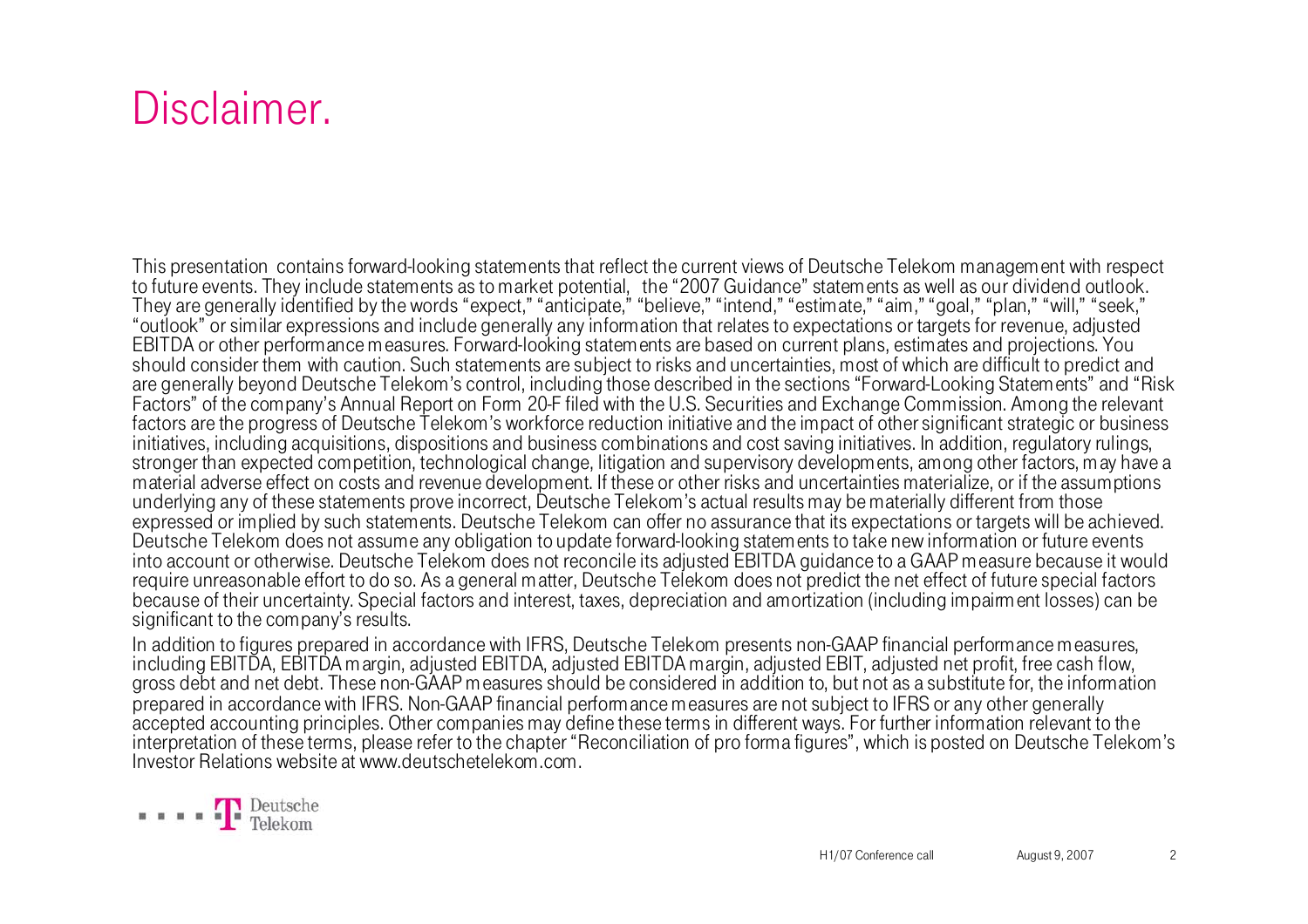# H1 2007. Highlights.

René Obermann, CEO

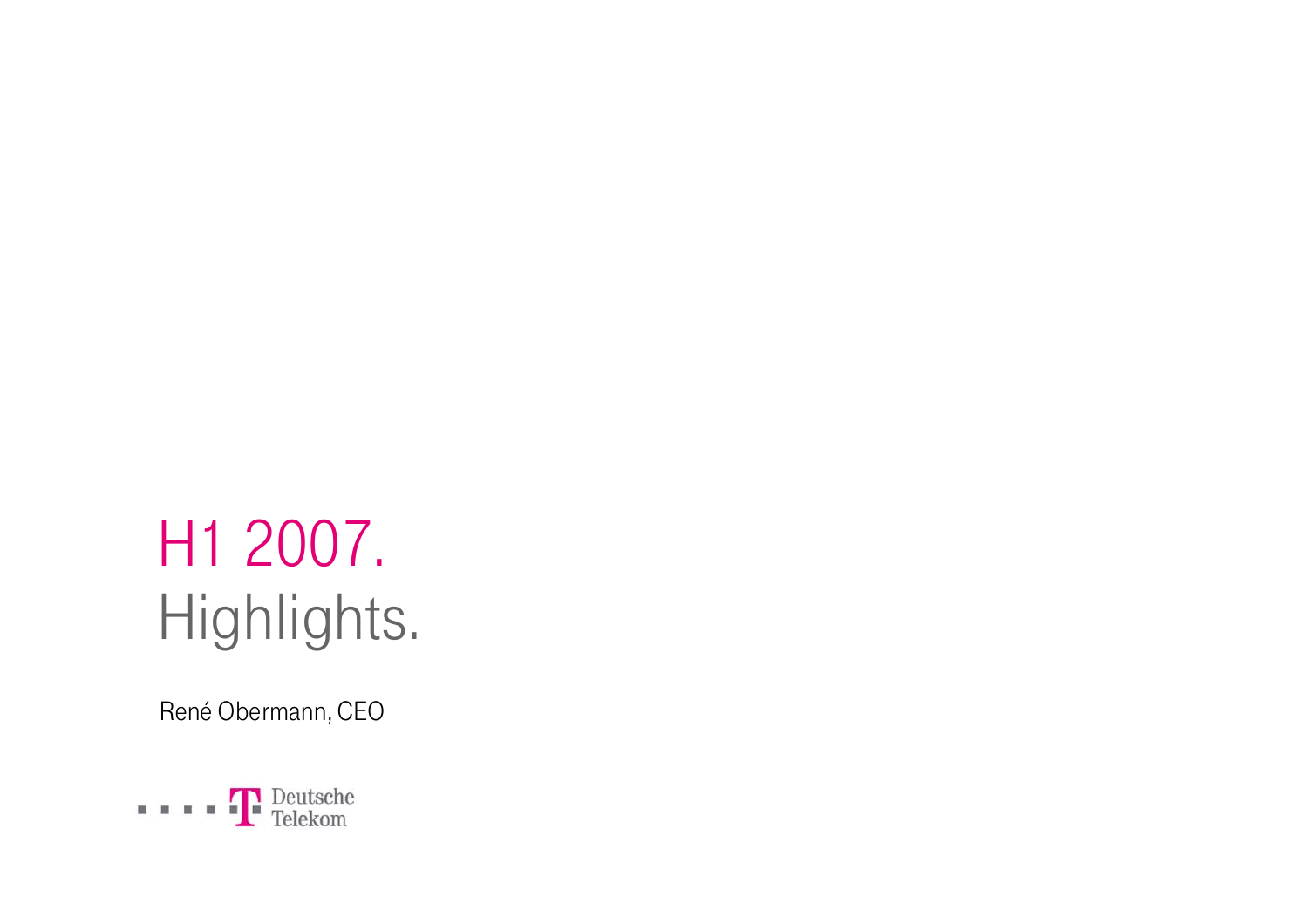# H1/07 Highlights: Successful start to the new strategy.

- Group revenue up 3.5% to  $\epsilon$ 31 billion strong international revenue growth (+14.6%)
- Adj. group EBITDA at  $€ 9.6$  billion second quarter 1.8% growth
- $\blacksquare$ International adj. EBITDA growth (+21.8%) continues
- Free cash flow of  $\epsilon$ 2.3 billion (+5%)
- $\blacksquare$ Reported and adj. net income at  $\epsilon$ 1.1 billion (impacted by higher D&A, net financial expense, and taxes)
- **-** Improved competitiveness in Germany
- Asset disposal program continued:  $\epsilon$ 1.2 billion achieved as of today
- "Save for Service" cost cutting plan for 2007: €0.8 billion realized in H1

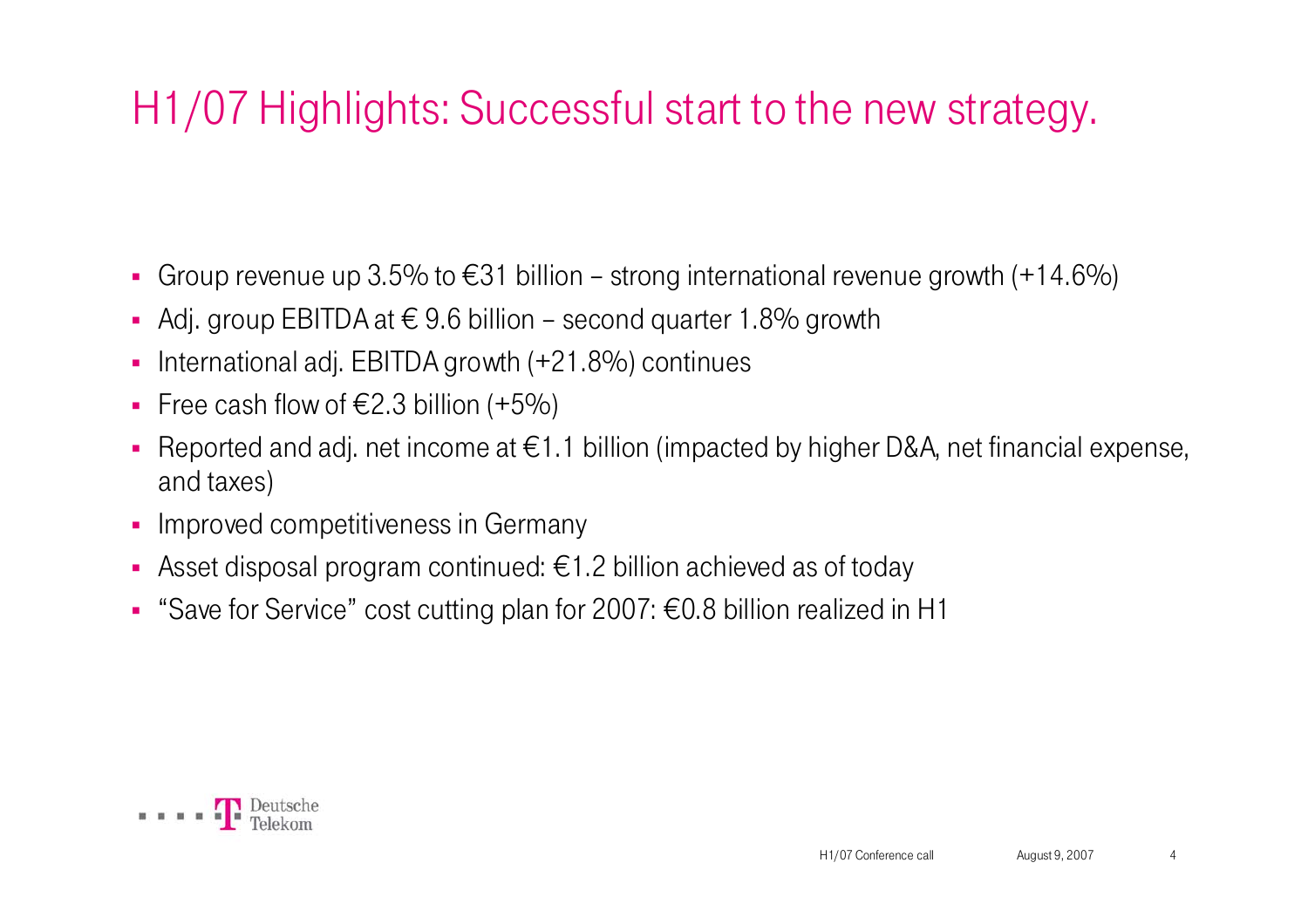# Management update: Focus, fix and grow.



#### Achievements:

- 2<sup>nd</sup> quarter DSL retail market share of net adds at 42% H1 in line with plan
- BBFN cost cutting improves domestic margin in Q2: 1.3 pp sequential improvement
- Robust contract customer growth at T-Mobile Germany: 428k in H1/07
- <sup>2nd</sup> brand launched in July
- Telekom Service set up as of July: projected savings increasing to approx. €0.7 billion p.a. by 2010

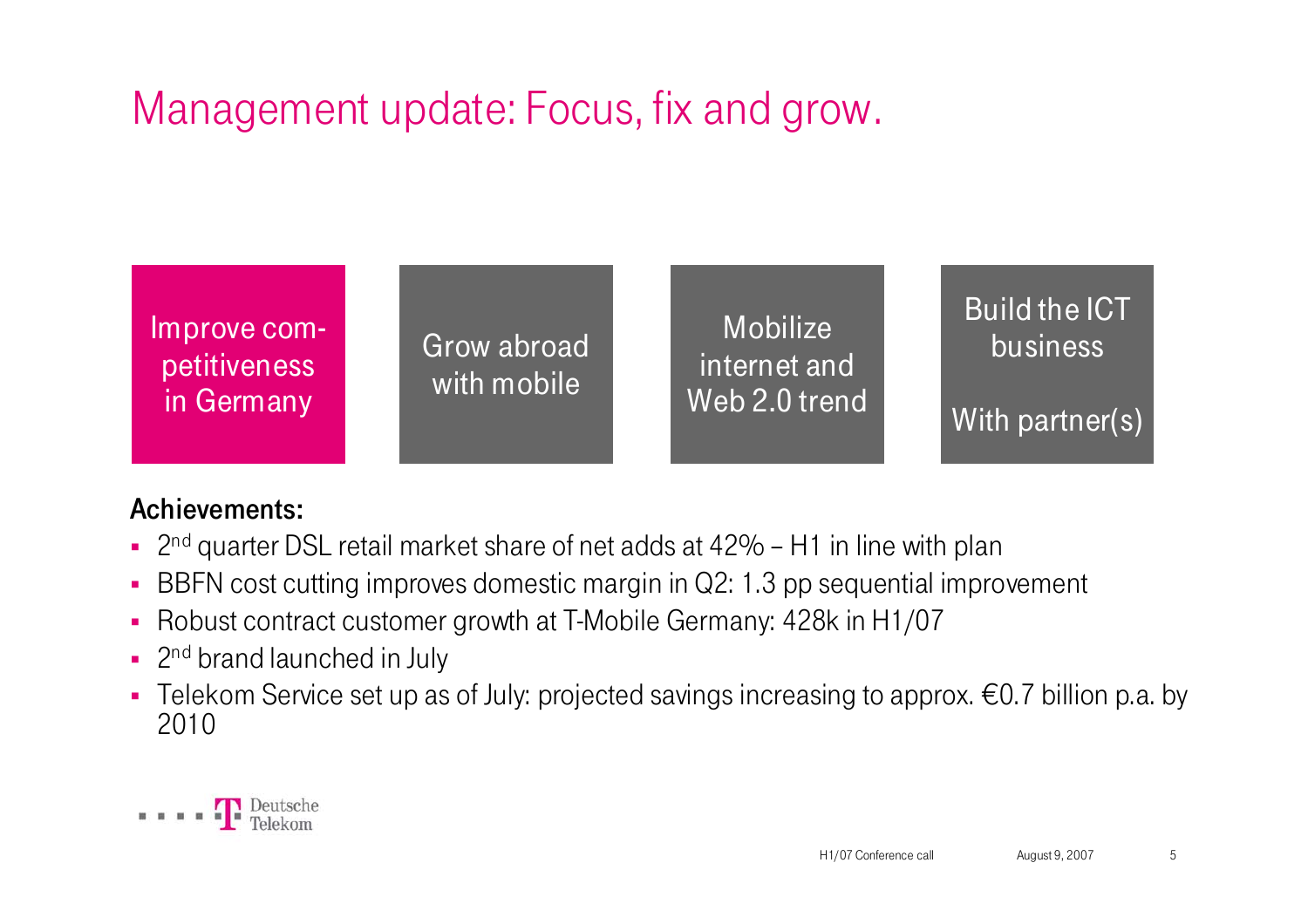# Improve competitiveness in Germany. Telekom Service - Key achievements.

- Foundation for successful customer-centric organization achieved through Telekom Service agreement
- Implementation of three cost efficient and focused customer service units
- ×, Increase working hours from 34 to 38 h without compensation (50,000 employees)
- $\blacksquare$ Other changes in terms and conditions will increase effective weekly working hours as well
- Salary cut by 6.5% for non-civil servants (31,000 employees), cost/hour reduced by 20- 25%
- Variable part of salary increased to up to 20%
- Pay freeze for DTAG employees until YE 2008
- Lower salary entry level: from up to approx. €36,000 to up to approx. €23,000

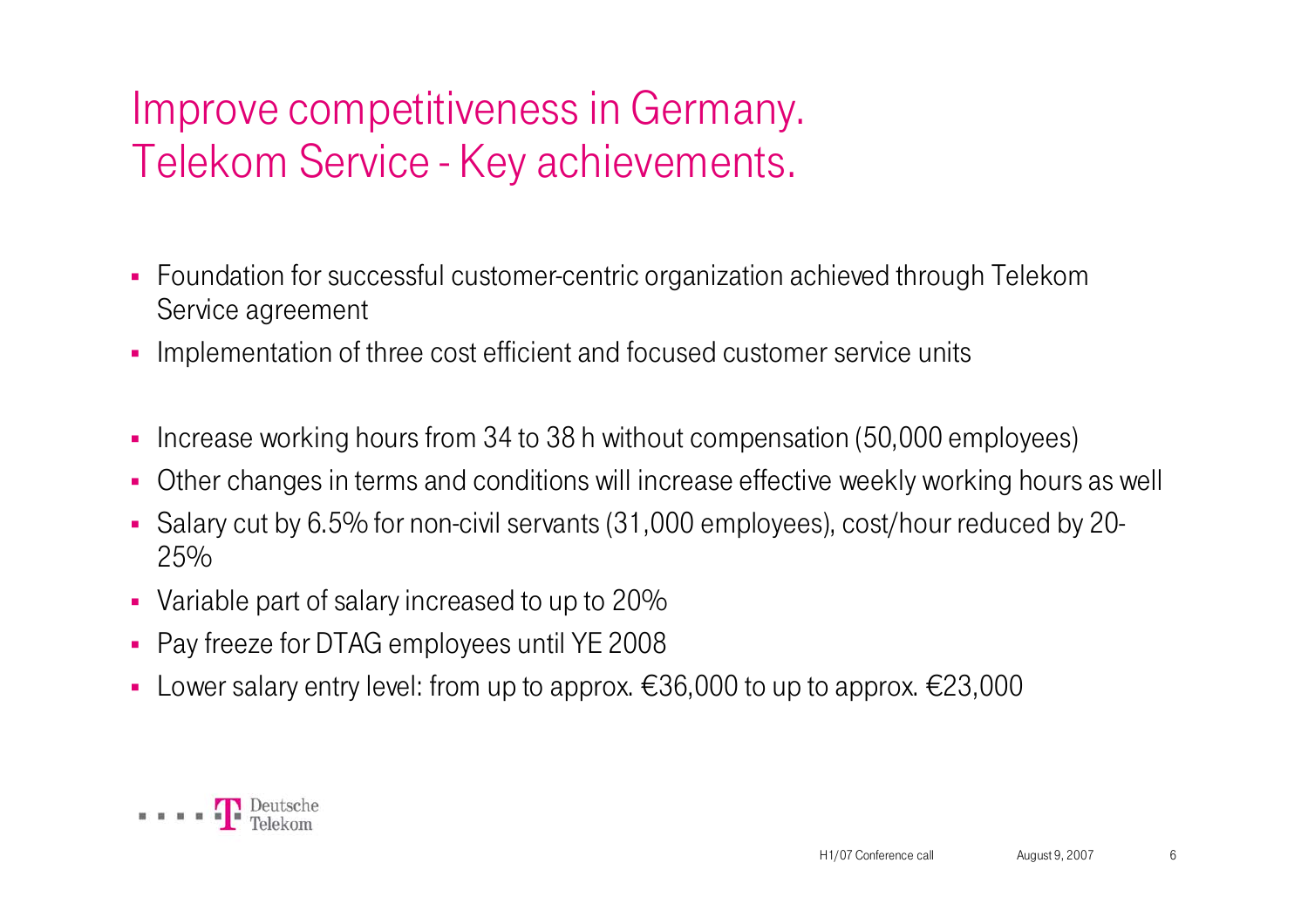### Improve competitiveness in Germany.

Broadband retail market share and net adds (in 000)

Contract net adds T-Mobile Germany (in 000)

5% 9894542%• Retail share above 40% in each quarter since Q4/06 (42% in Q2/07)  $\blacksquare$  Strong growth of new bundled products: +4.2 million in H1/07 to 7.4 million

H1/06 H1/07

Deutsche



- $\mathbf{r}$  T-Mobile's Max flat rate customers now 539k: most successful mobile flat rate plan in Germany
- $\mathbf{r}$  Contract MOU per customer up more than 10% yoy in H1/07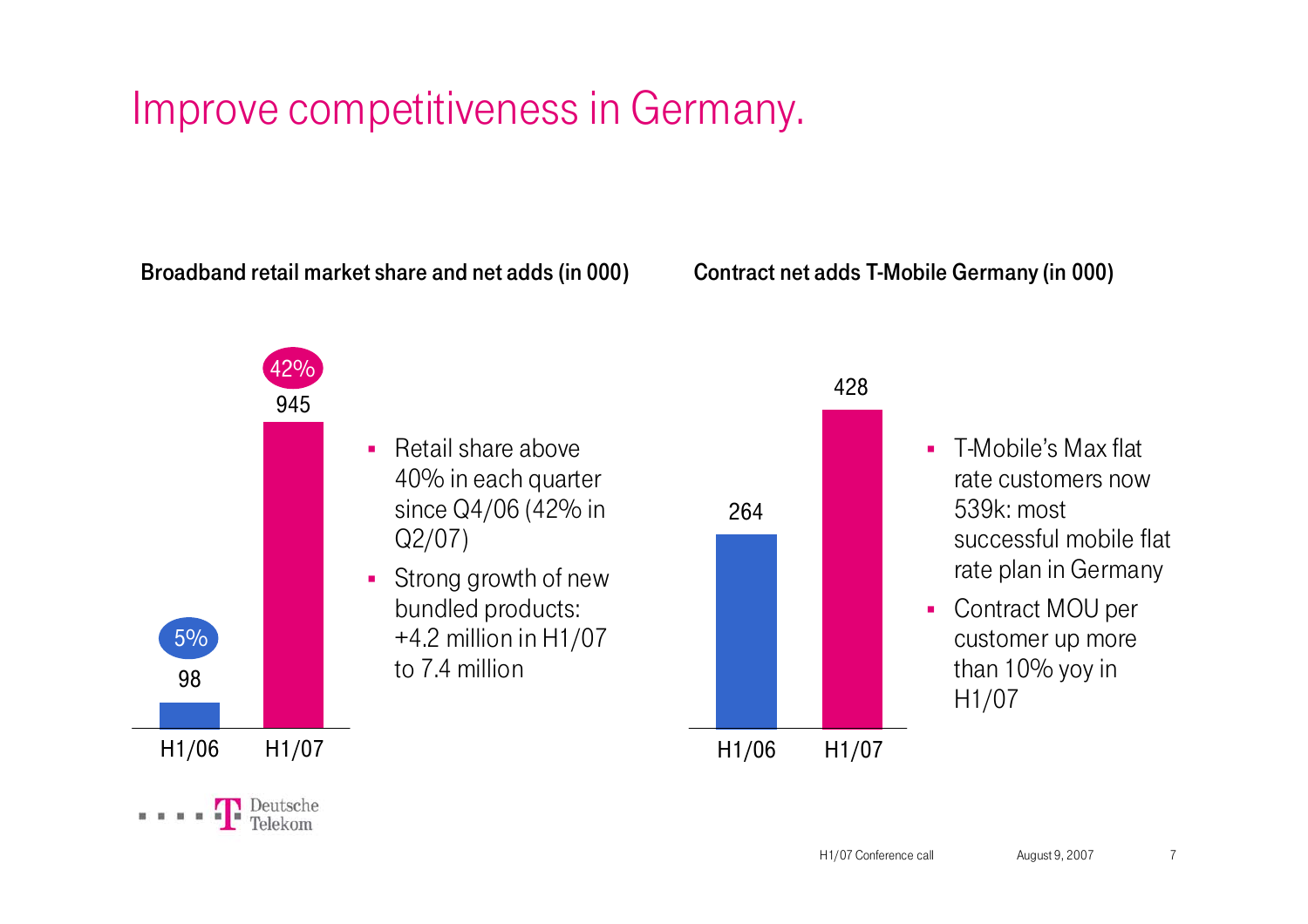### Save for Service.

- 2007 "Save for Service" target of €2 billion on track
- €0.8 billion actual savings achieved in H1 2007
- Measures for an annual total of €1.4 billion implemented

| Savings H1 2007           | in $\epsilon$ billion |
|---------------------------|-----------------------|
| <b>BBFN</b>               | 0.5                   |
| Mobile                    | $(1)$ 1               |
| <b>Business Customers</b> | 0.1                   |
| <b>GHS</b>                | 0.1                   |
| Total                     | 0.8                   |

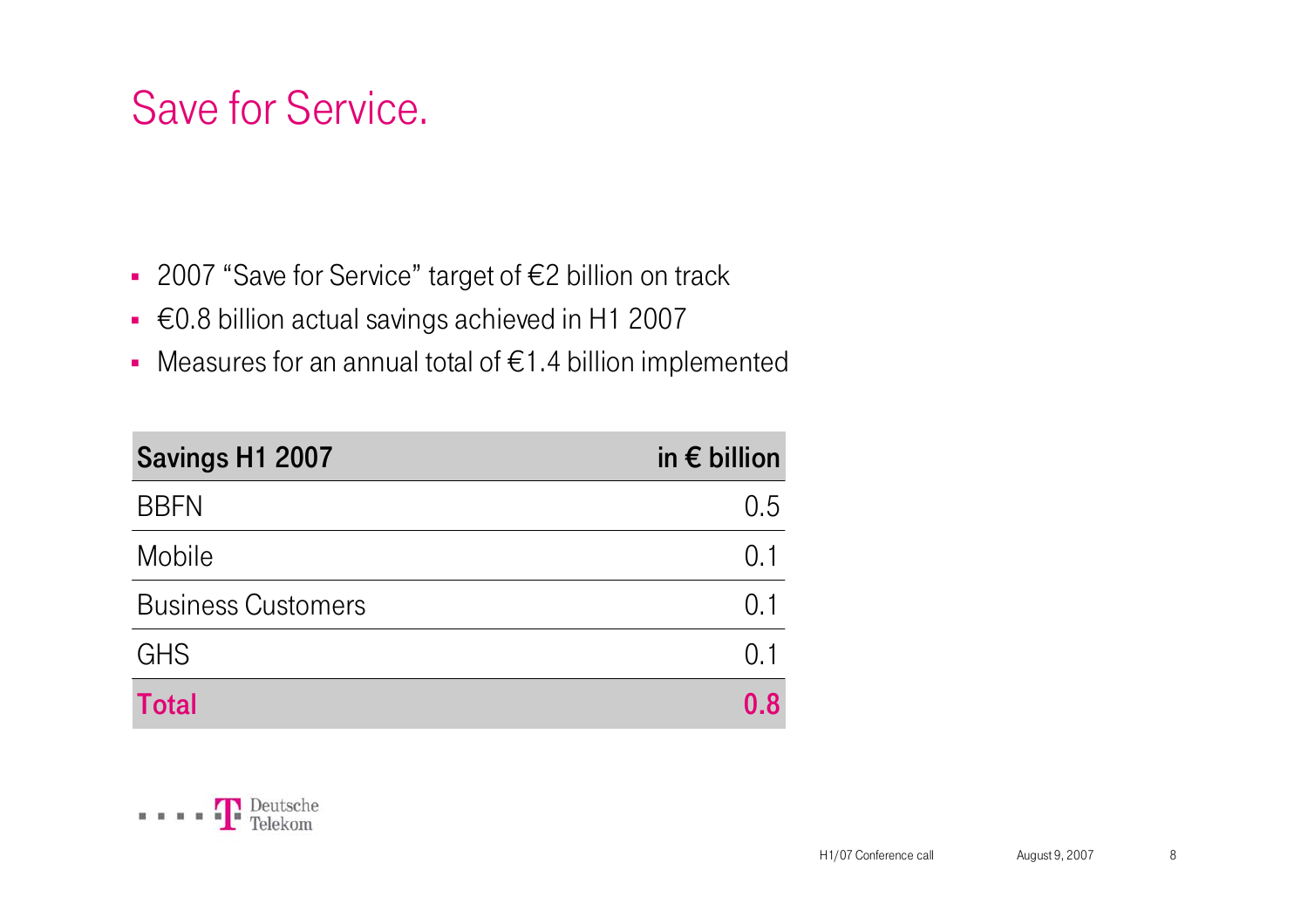# Personnel: 6,200 net domestic headcount reduction.

- 8,200 domestic headcount reduction1 in H1 (20,400 employees since start of "32,000 program" in 2006)
	- Of which 5,000 early and partial retirement and severance programs
	- Of which 1,400 turnover and regular retirement
	- Of which 1,800 deconsolidation
- 1,600 new hires mainly in service and sales
- Additional approx. 1,800 contracts for early and partial retirement and severance programs signed as of end of June 2007

 $^1$  Before new hires.

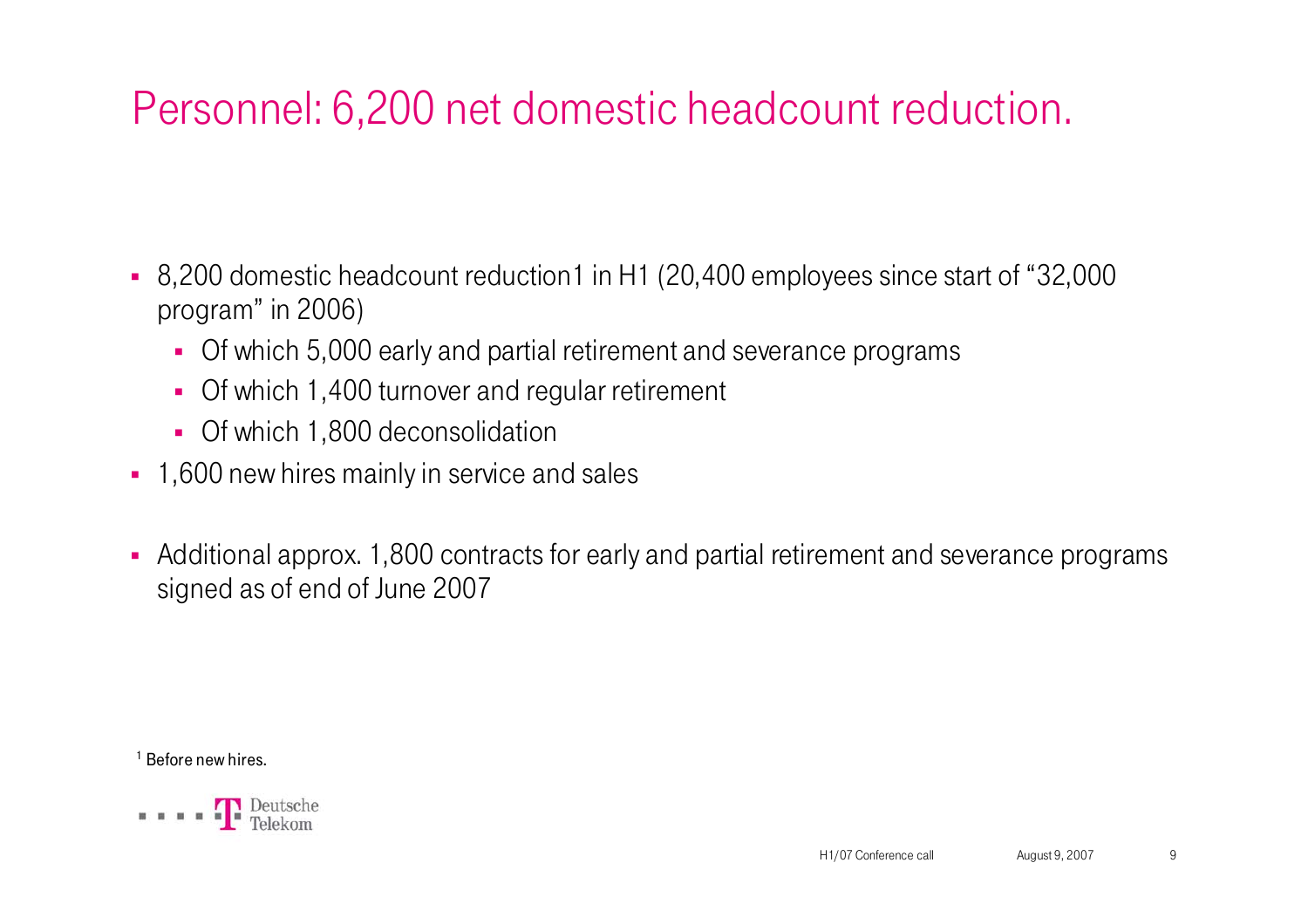# Management update: Focus, fix and grow.



#### Achievements:

- T-Mobile continues double digit revenue growth (10.5% in H1) and improves margins (0.9 pp yoy in H1)
- Strong contract net adds: 2.5 million in H1/07 (excl. Germany)
- $\blacksquare$ Intended acquisition of Orange NL will significantly improve position in the NL
- T-Mobile HotSpot @ Home launched in the US

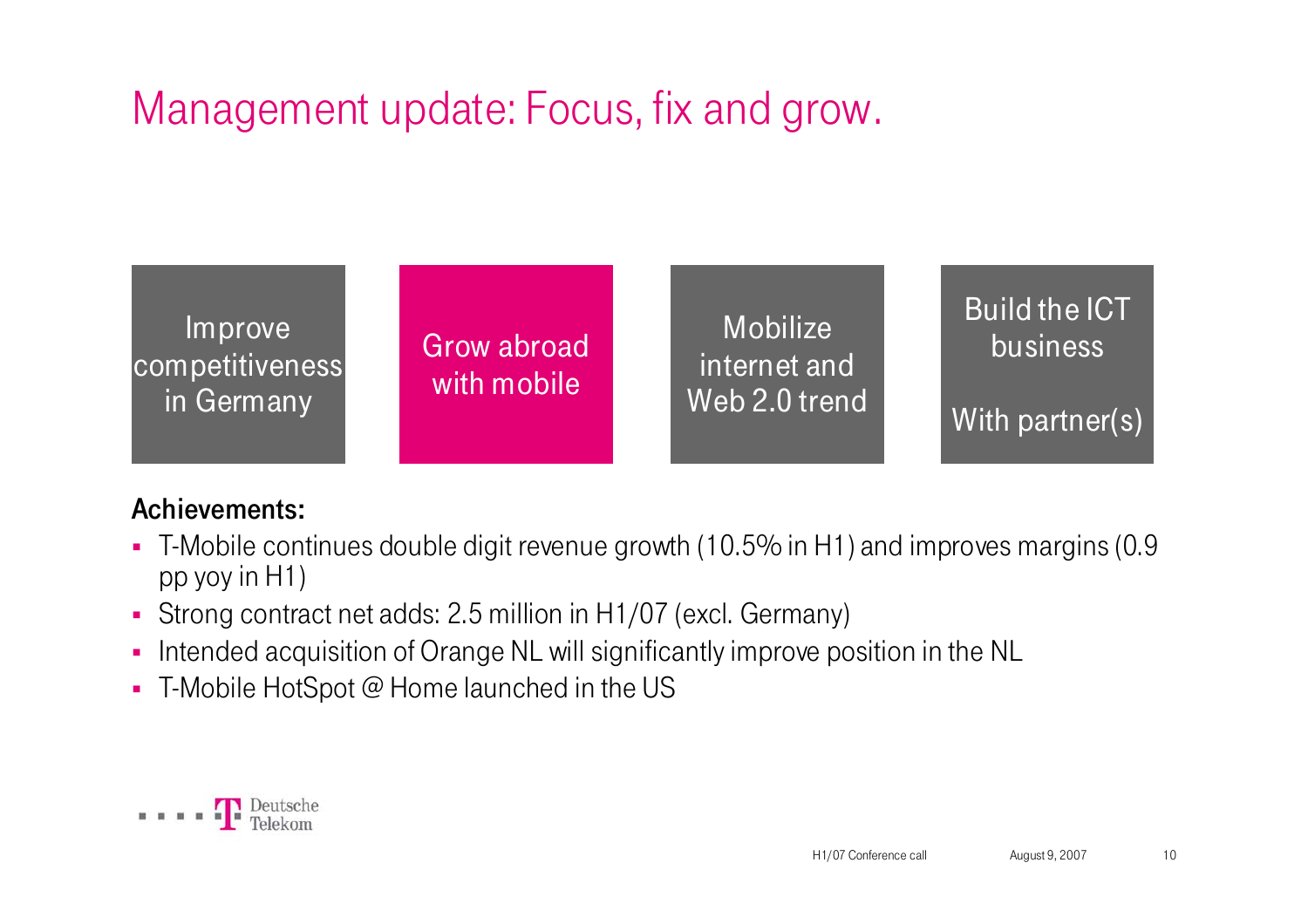# Grow abroad with mobile: International revenue and EBITDA development.

#### Mobile international revenues ( $\epsilon$  billion)



Mobile international adj. EBITDA (€ billion)



- $\mathbf{r}$  Strong revenue and adj. EBITDA growth continues
- $\mathbf{r}$  UK EBITDA at €500 million, up from €336 million in H1 06. Margin improved from 15.6% to 21.3%
- $\blacksquare$  Contract customer base increased by 6.5 million in 12 months to 56 million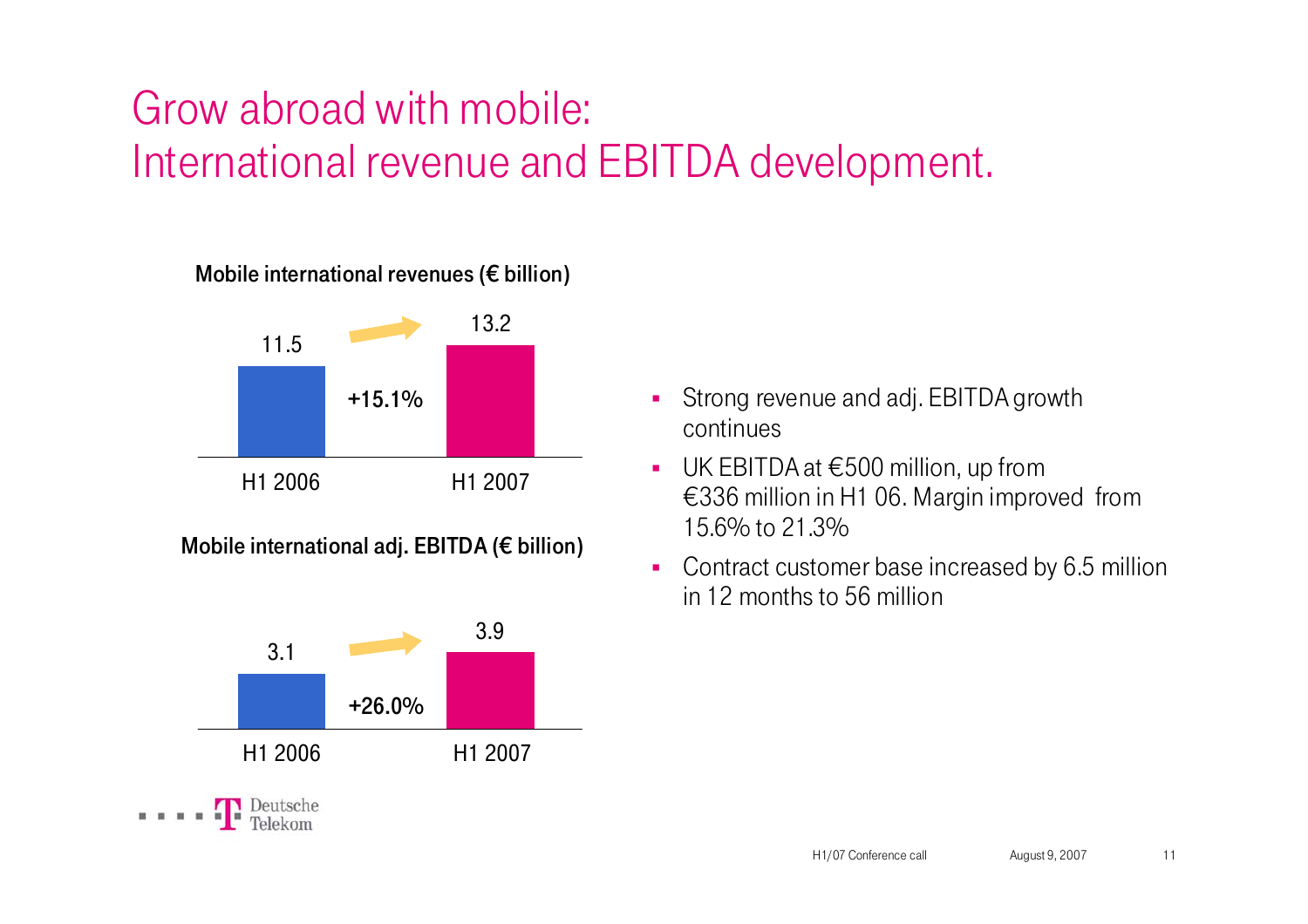# Grow abroad with mobile: T-Mobile USA: Delivering growth and profitability.



- **Total revenue (US\$) up 13.2%**
- $\blacksquare$  Adj. EBITDA margin at 29.0% in Q2/07, up from 27.0% in Q1/07
- $\blacksquare$  Strong ARPU in H1/07:
	- г Blended: \$51, up from \$50 in H1/06
	- $\blacksquare$ Contract: \$57, up from \$55 in H1/06
- $\blacksquare$ Contract churn at 1.9% in H1/07 (from 2.1%)
- $\blacksquare$ 1.8 million net adds – 77% contract (1.4 million)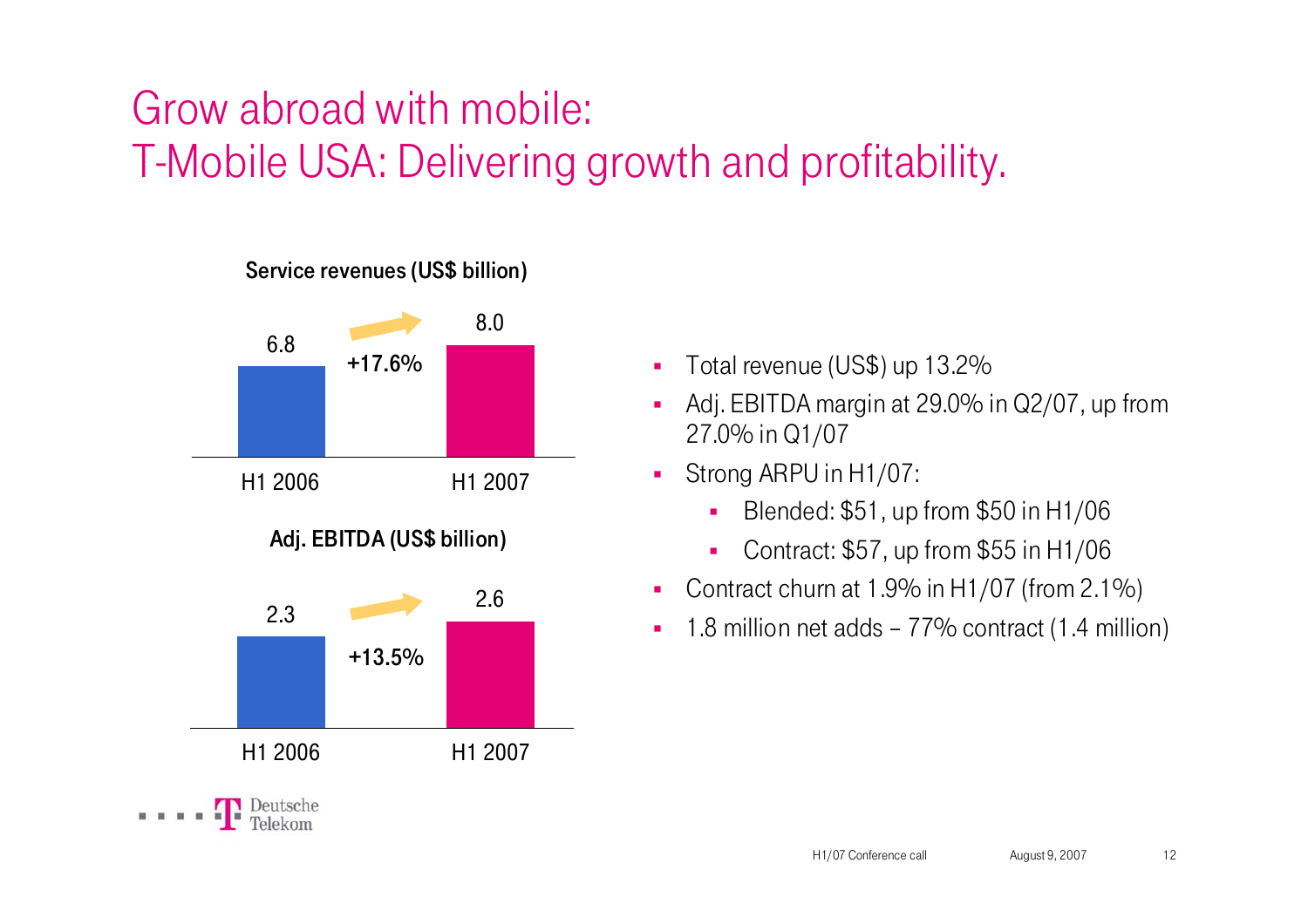# Management update: Focus, fix and grow.



#### Achievements:

- Total data revenues €2.6 billion in H1/07, up 31.5%
- US data revenues €0.9 billion in H1/07, up 47.6%
- $\blacksquare$ Non-messaging data revenue growth 44.5% to €0.9 billion in H1/07
- UMTS data volume in H1/07 more than 10 times UMTS data volume in H1/06
- 2.4 million web'n'walk customers, +0.5 million in H1/07
- 2.5 million myFaves customers, +1.8 million in H1/07

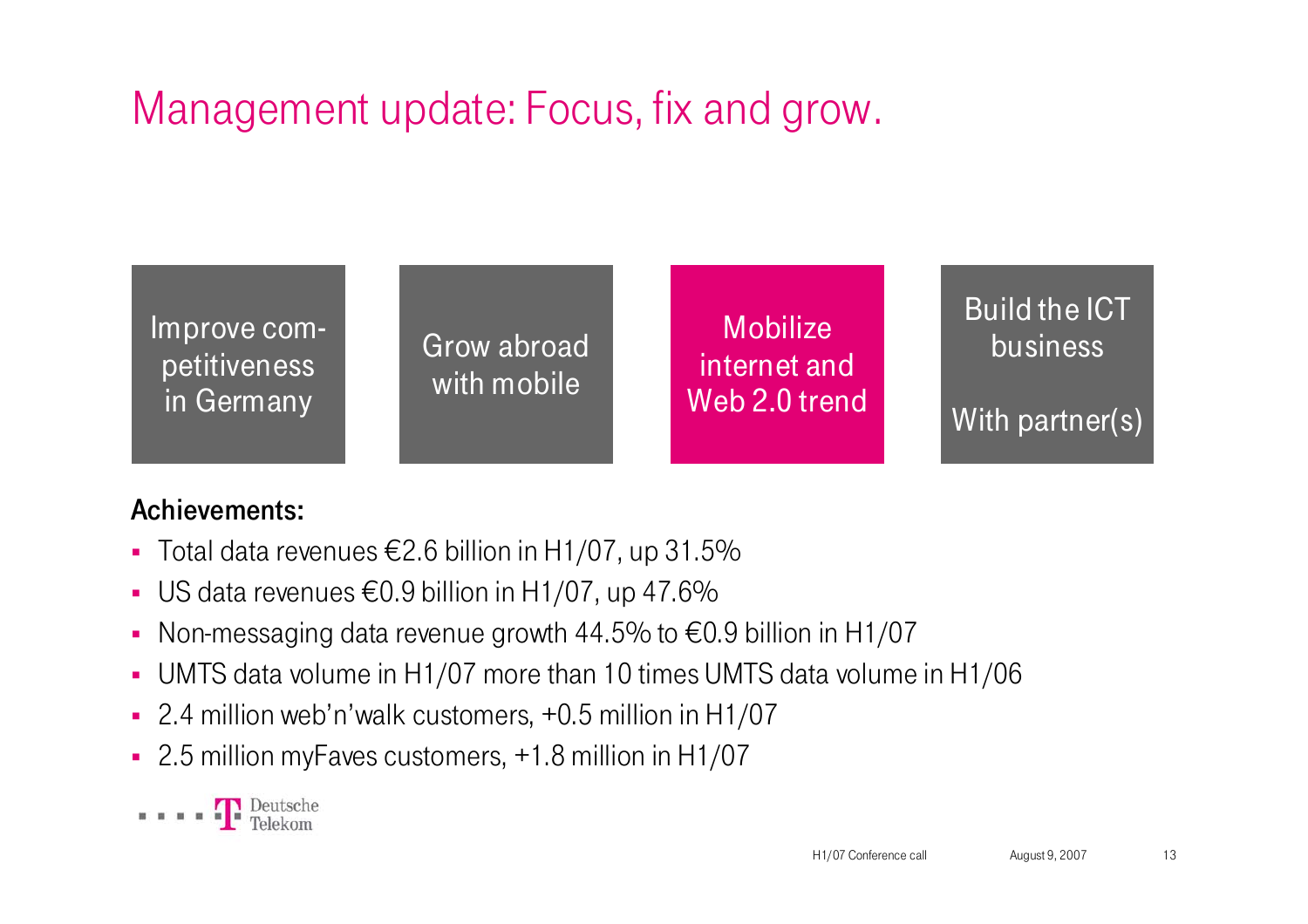### Mobilize the internet and Web 2.0 trends.

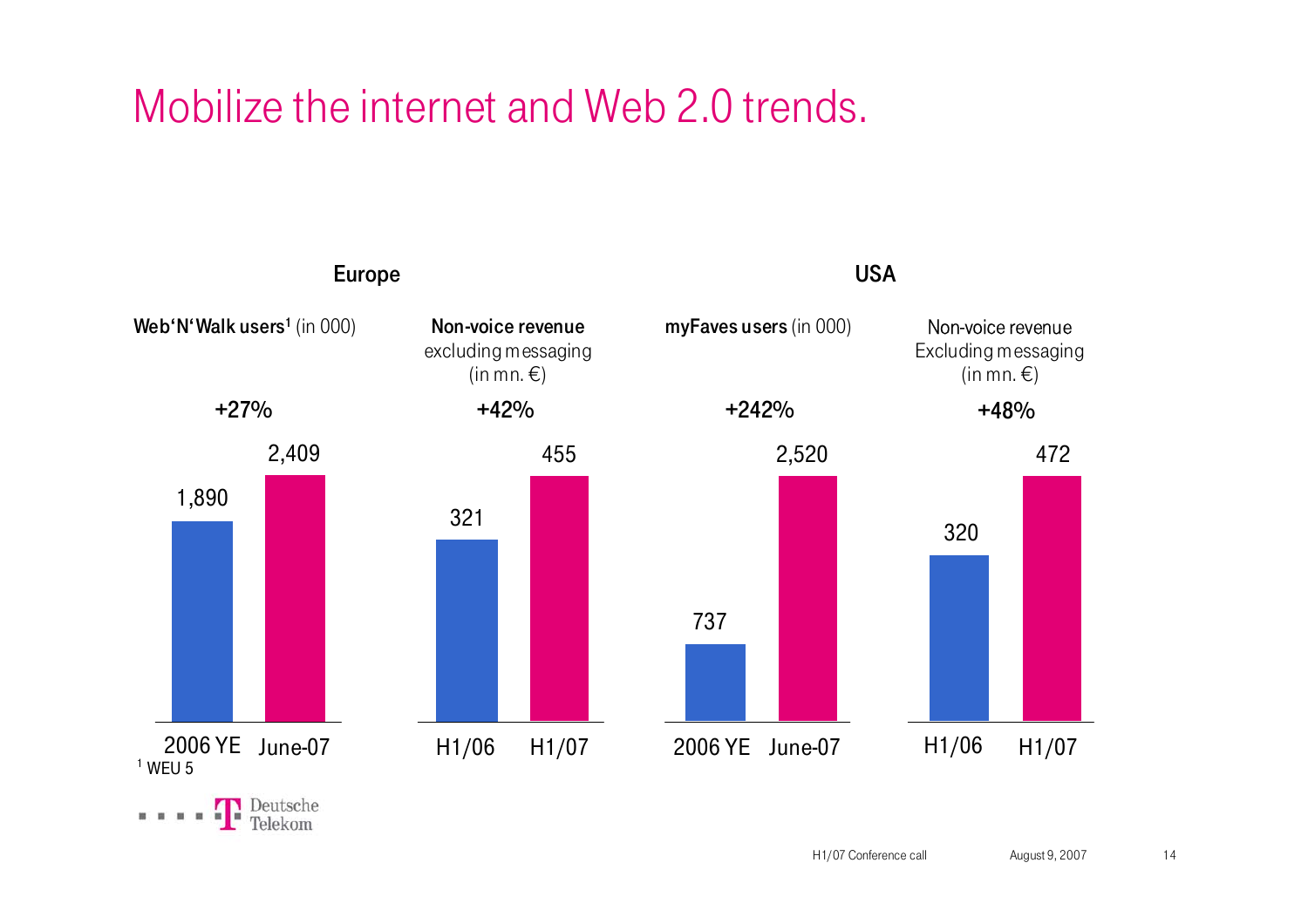# Management update: Focus, fix and grow.



#### Update:

- Full commitment to our business/corporate solutions focused on network-centric ICT services
- $\blacksquare$  Providing critical IT and TC components and processes for our business customers from one source
- $\blacksquare$  Based on our discussions with potential partners we have fine-tuned the core activities we want to pursue in network-centric ICT
- $\blacksquare$ We are now in a position to tailor the scope and structure of the business parts to be partnered, which is a complex process that needs accuracy and due diligence

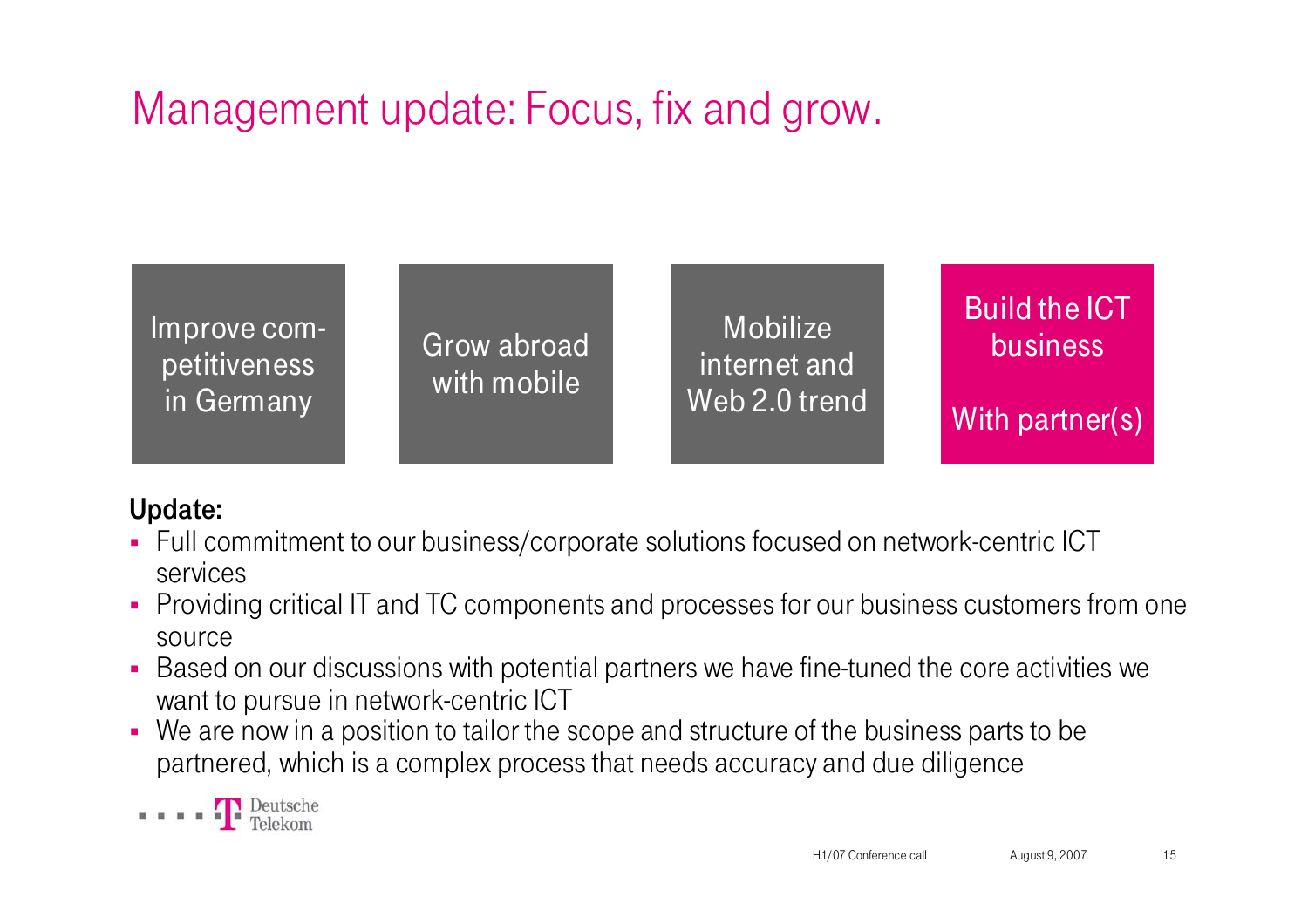## Asset-disposal program.

- ×. DFMG
- US Towers
- $\blacksquare$  Club Internet  $\checkmark$
- $\blacksquare$  Ya.com  $\checkmark$
- Media & Broadcast
- $\mathbf{r}$ DeTeImmobilien
- Sireo (remaining stake)  $\checkmark$
- **Real estate**  $\checkmark$
- $\blacksquare$  Progress asset-disposal program:
	- Club Internet sale concluded on June 29
	- $€0.9$  billion cash-in in H1/07 (incl. real estate)
	- Ya.com sale concluded on July 31
	- $\bullet\;\;\in$  1.2 billion total committed to date

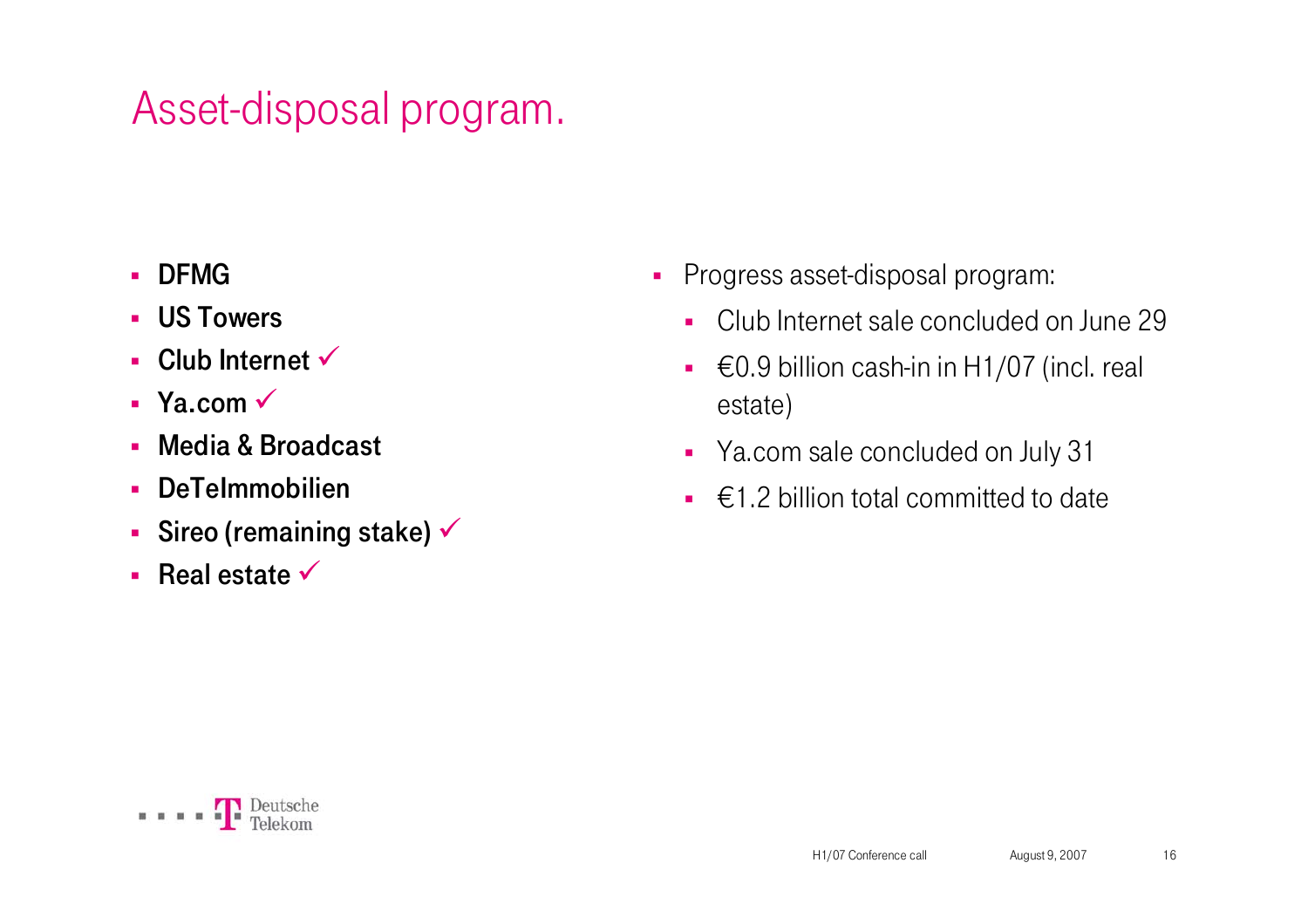# 2007 Guidance: We reconfirm our guidance.

- Moderate revenue growth
- Adj. group EBITDA: around €19 billion
- Free cash flow: around €6 billion (incl. real estate sales)

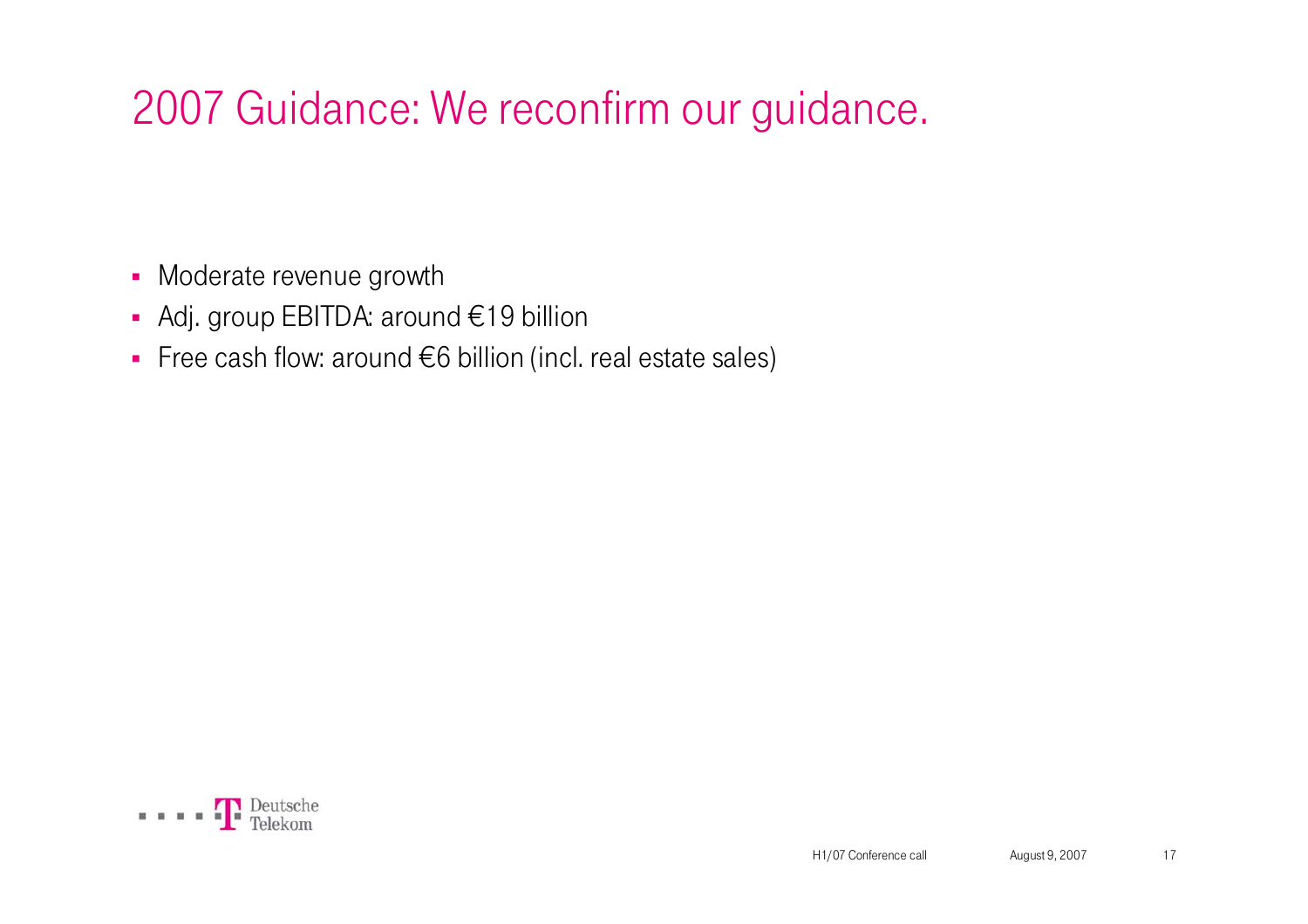# H1 2007. Financials.

Dr. Karl-Gerhard Eick, CFO and Deputy CEO

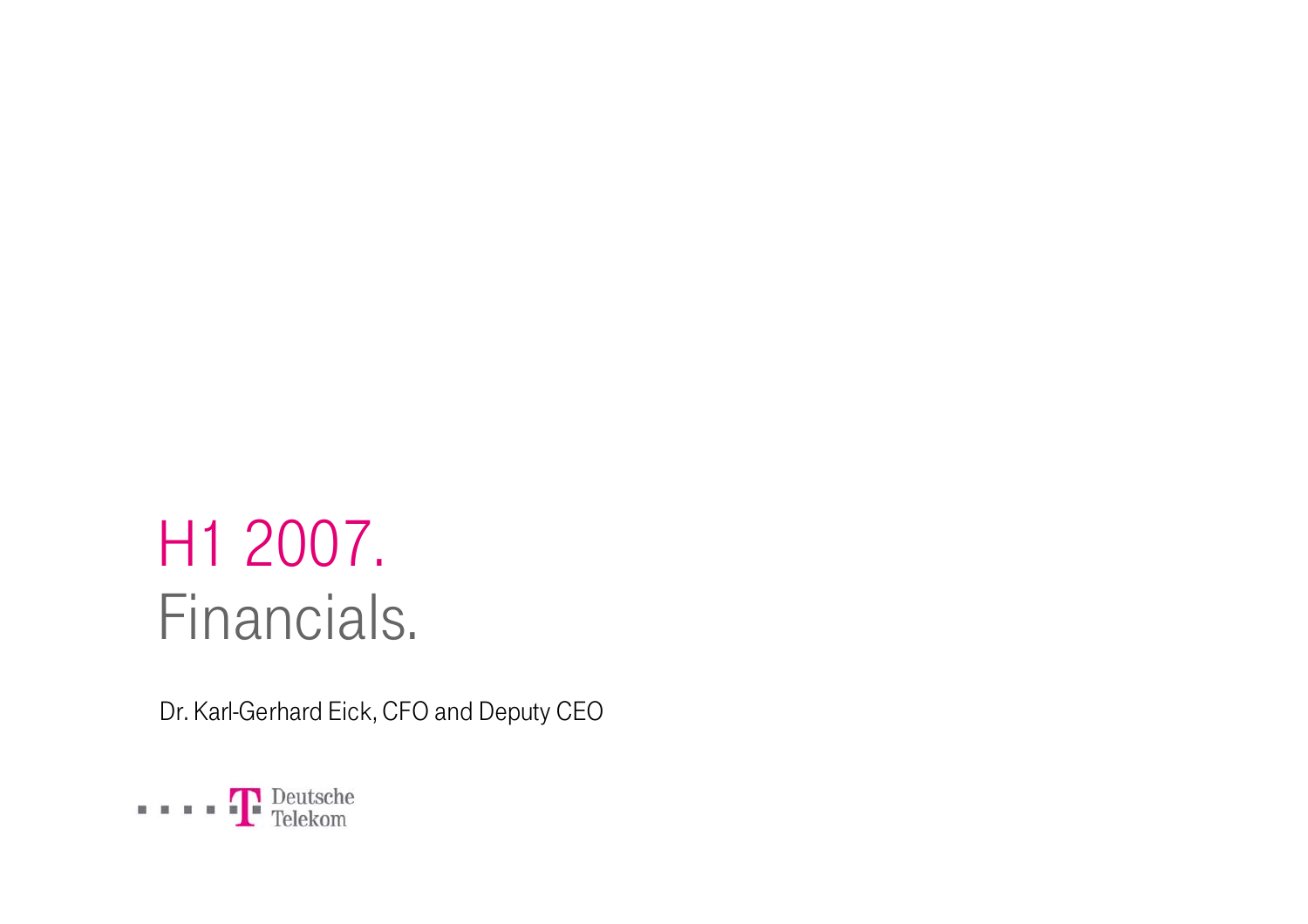### Overview Group financials.



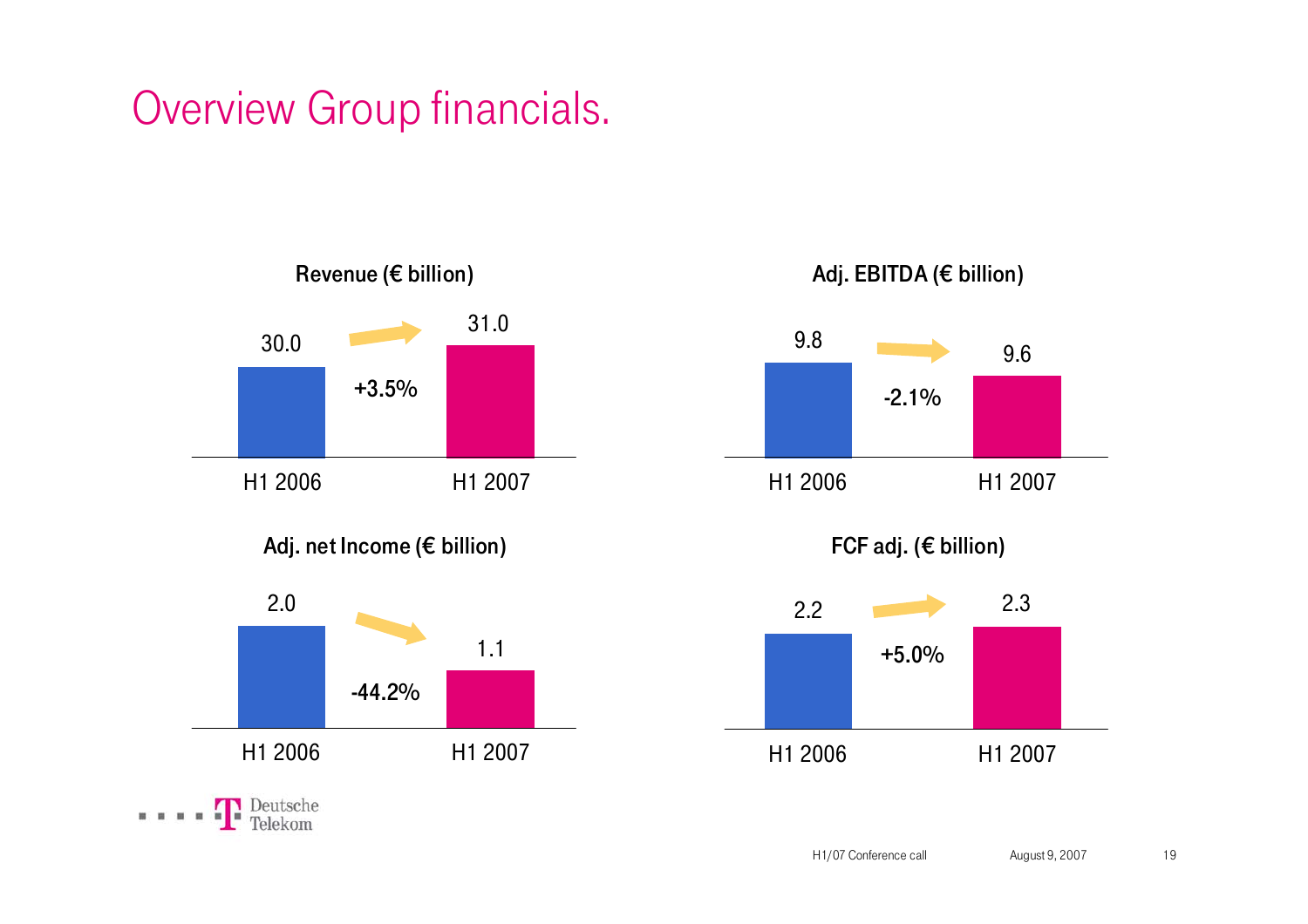# Mobile summary.



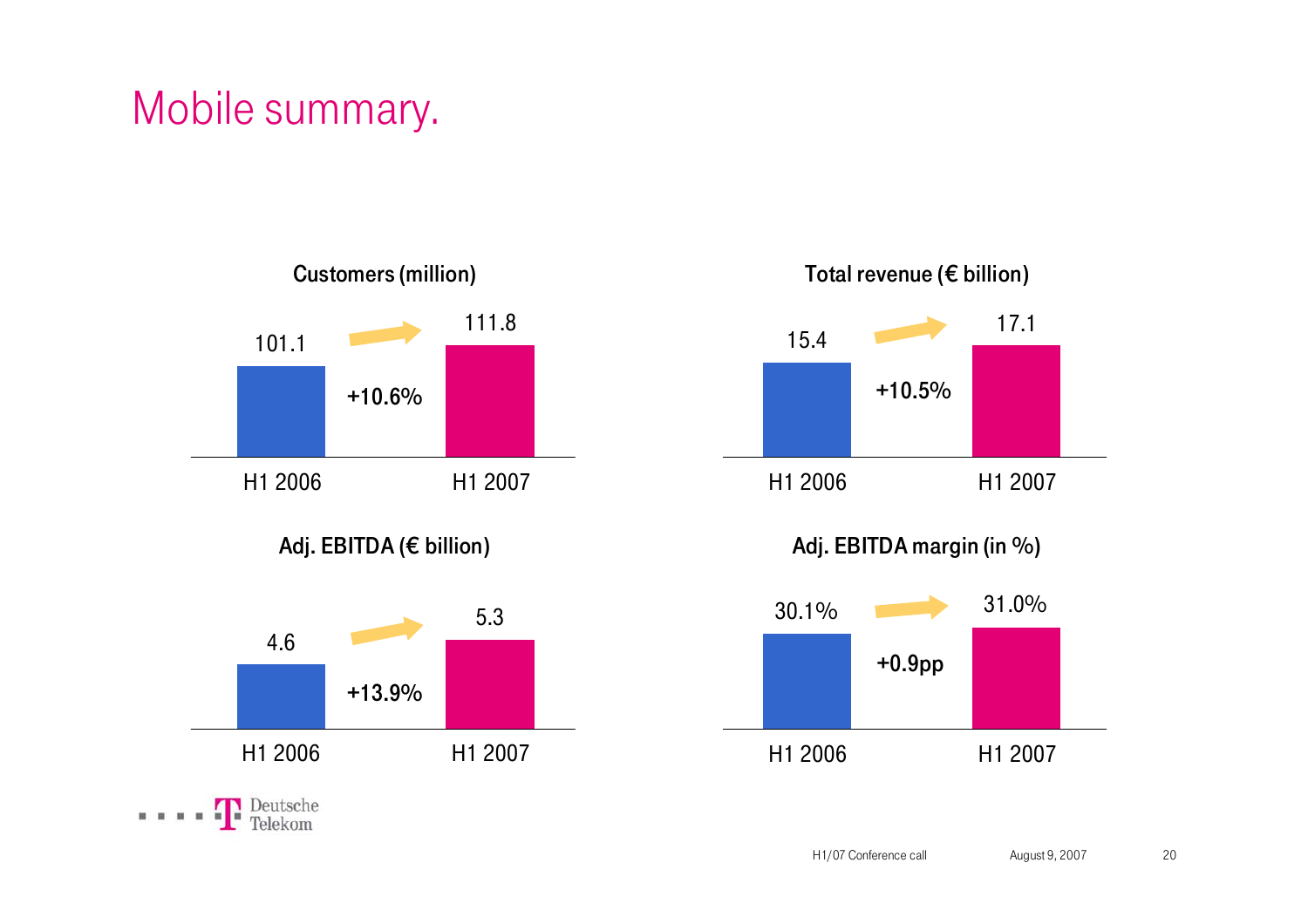## BBFN Summary.



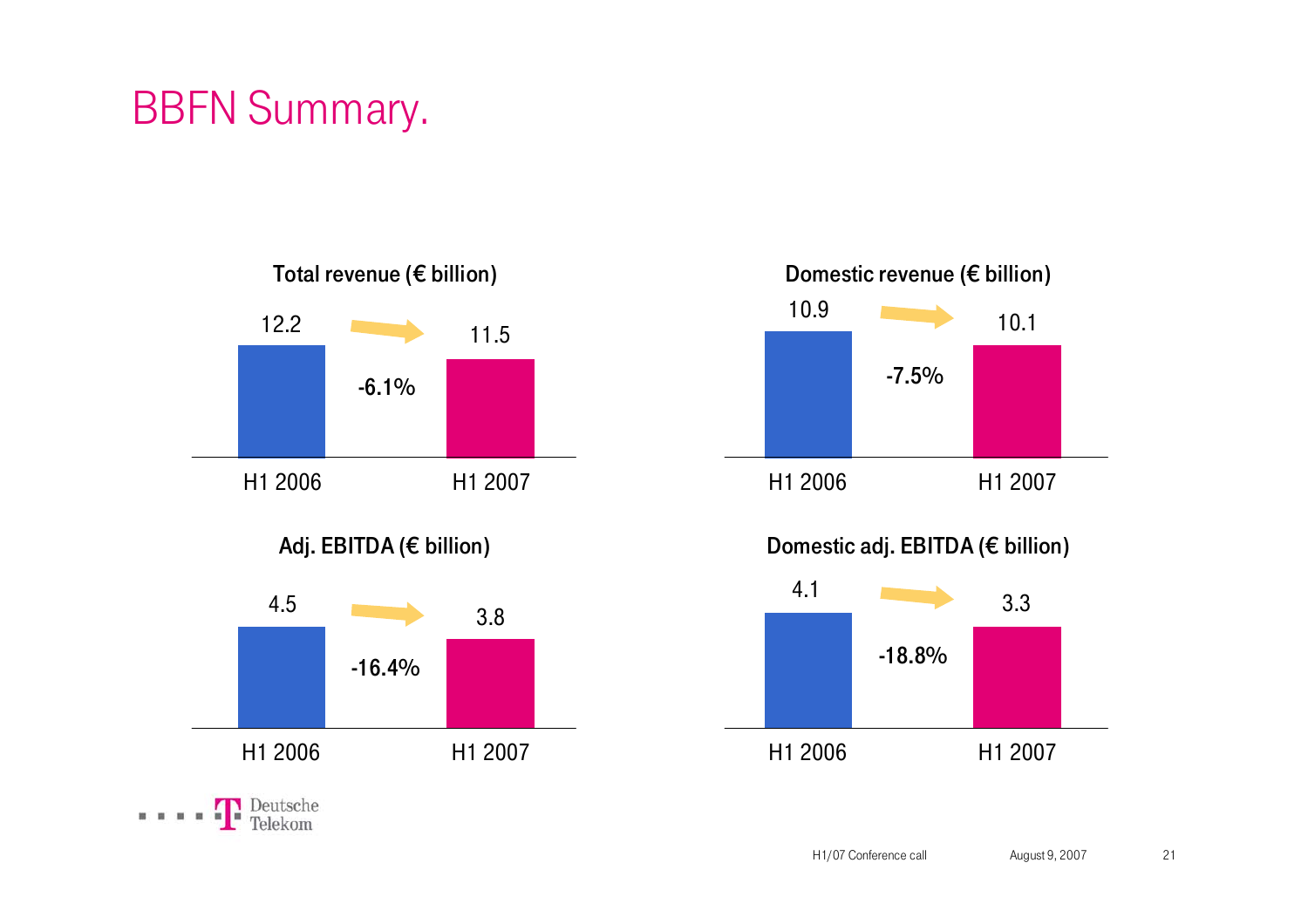### Business Customers summary.







Adj. EBITDA (€ billion)

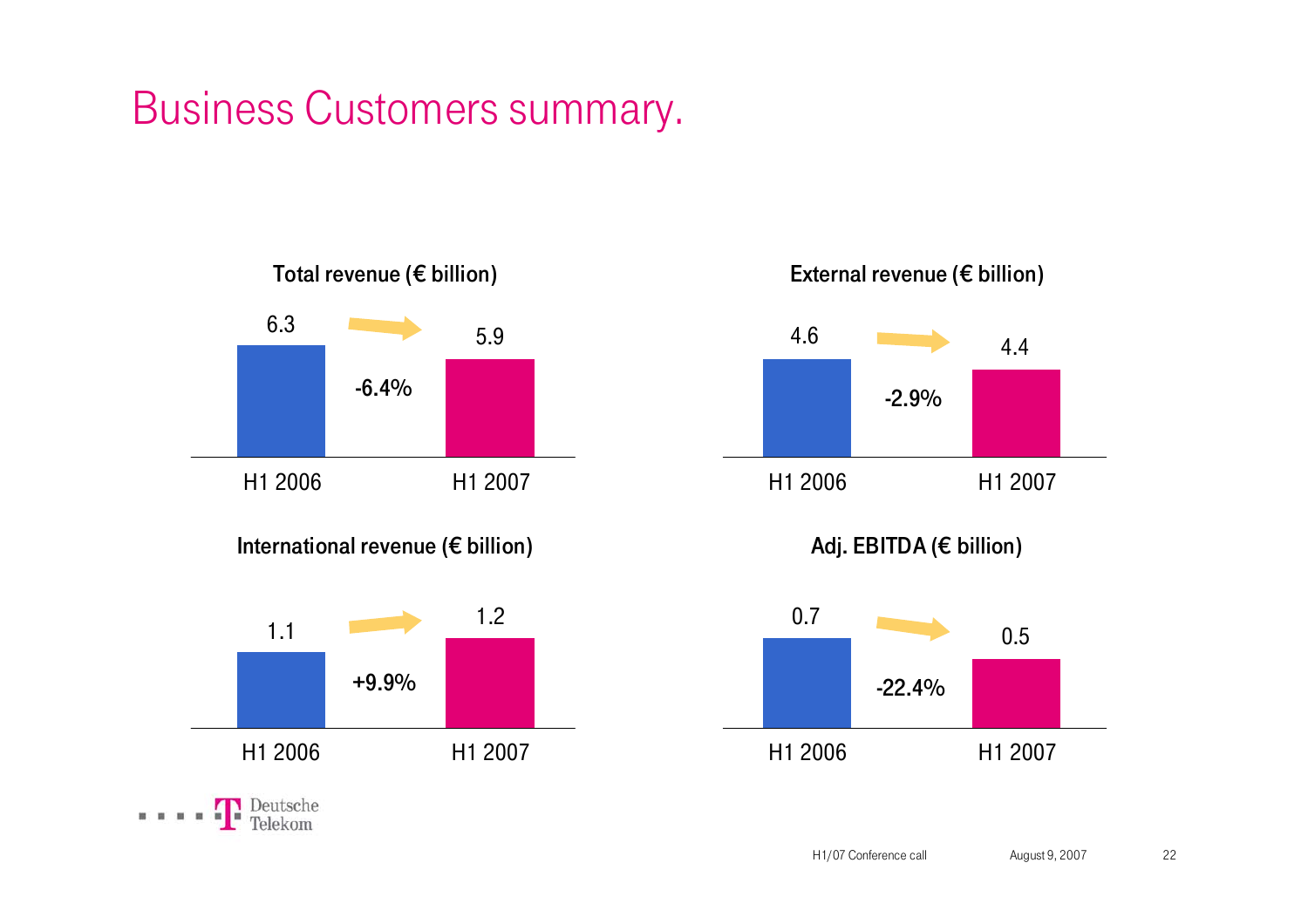### H1 2007 – Free cash flow.

| $\epsilon$ billion                         | H1/07  | H1/06  |
|--------------------------------------------|--------|--------|
| <b>EBITDA</b> (reported)                   | 9.4    | 9.6    |
| Non cash items and others                  | $-0.4$ | $-0.0$ |
| Change in working capital and accruals     | $-2.3$ | $-2.0$ |
| - of which restructuring payments          | $-1.0$ | $-0.2$ |
| Income taxes paid                          | $-0.0$ | $-0.5$ |
| Cash generated from operations             | 6.6    | 7.1    |
| Net interest payment                       | $-1.4$ | $-1.4$ |
| Net cash provided by operating activities  | 5.2    | 5.7    |
| Investments in PP&E and intangible assets  | $-3.6$ | $-4.0$ |
| Proceeds from disposition of assets        | 0.5    | 0.4    |
| - of which proceeds from real estate sales | 0.4    | 0.3    |
| Free cash flow                             | 2.2    | 2.2    |
| Free cash flow adjusted <sup>1</sup>       | 2.3    | 2.2    |

<sup>1</sup> Excl. Centrica.<br>Rounded figures.

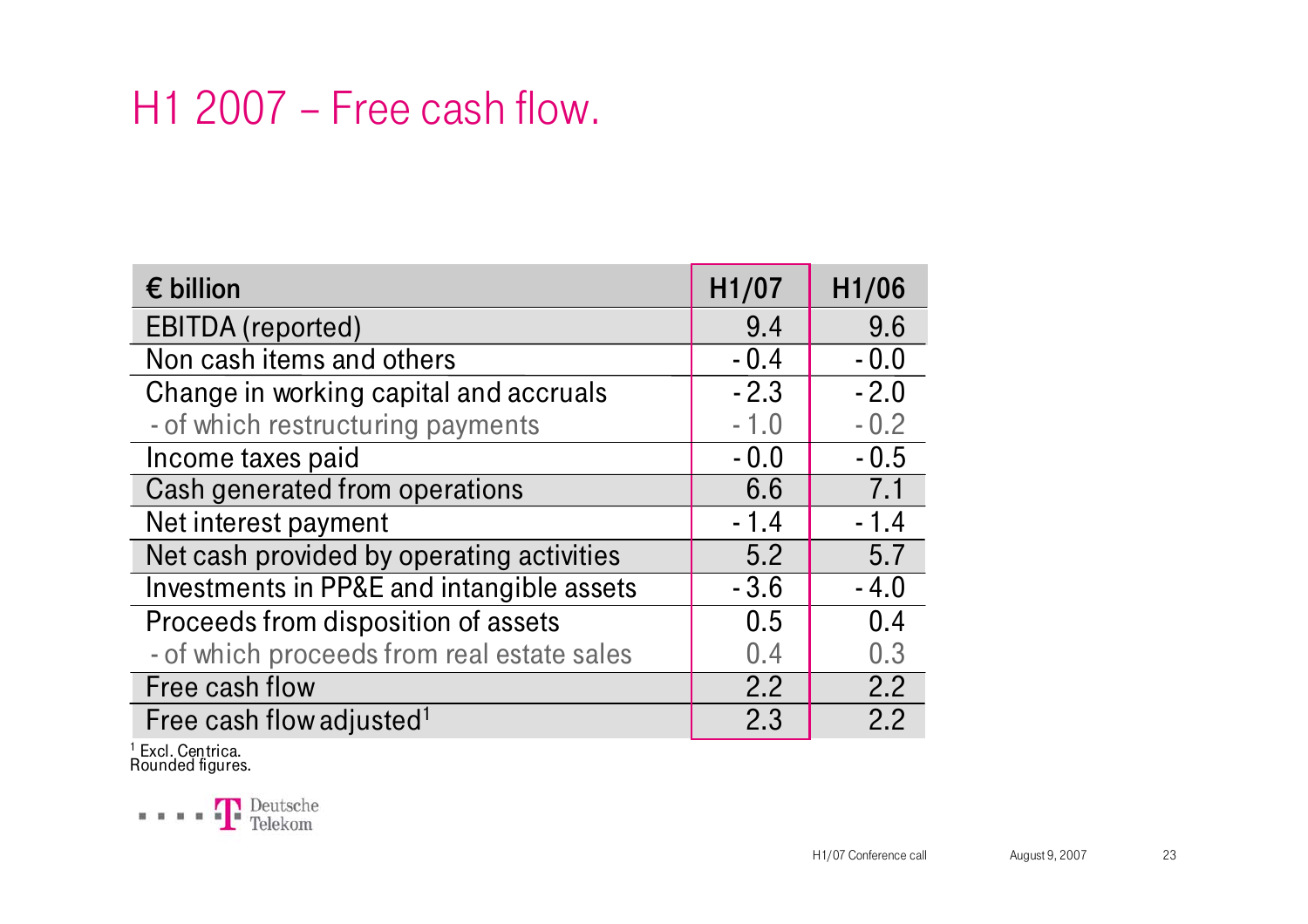### H1 2007 – Net income.

| $\epsilon$ billion              | H1/07  | H1/06  | Adj. H1/07 | Adj. H1/06       |
|---------------------------------|--------|--------|------------|------------------|
| <b>EBITDA</b>                   | 9.4    | 9.6    | 9.6        | 9.8              |
| Depreciation and amortization   | $-5.5$ | $-5.2$ | $-5.5$     | $-5.2$           |
| Net financial expense           | $-1.5$ | $-1.3$ | $-1.5$     | $-1.5$           |
| - of which net interest expense | $-1.3$ | $-1.3$ | $-1.3$     | $-1.3$           |
| <b>EBT</b>                      | 2.3    | 3.1    | 2.6        | 3.1              |
| Income taxes                    | $-1.0$ | $-0.8$ | $-1.2$     | $-0.8$           |
| Earnings after taxes            | 1.3    | 2.3    | 1.4        | $\overline{2.3}$ |
| <b>Minorities</b>               | $-0.3$ | $-0.2$ | $-0.3$     | $-0.2$           |
| Net income                      | 1.1    | 2.1    |            | 2.1              |

Rounded figures

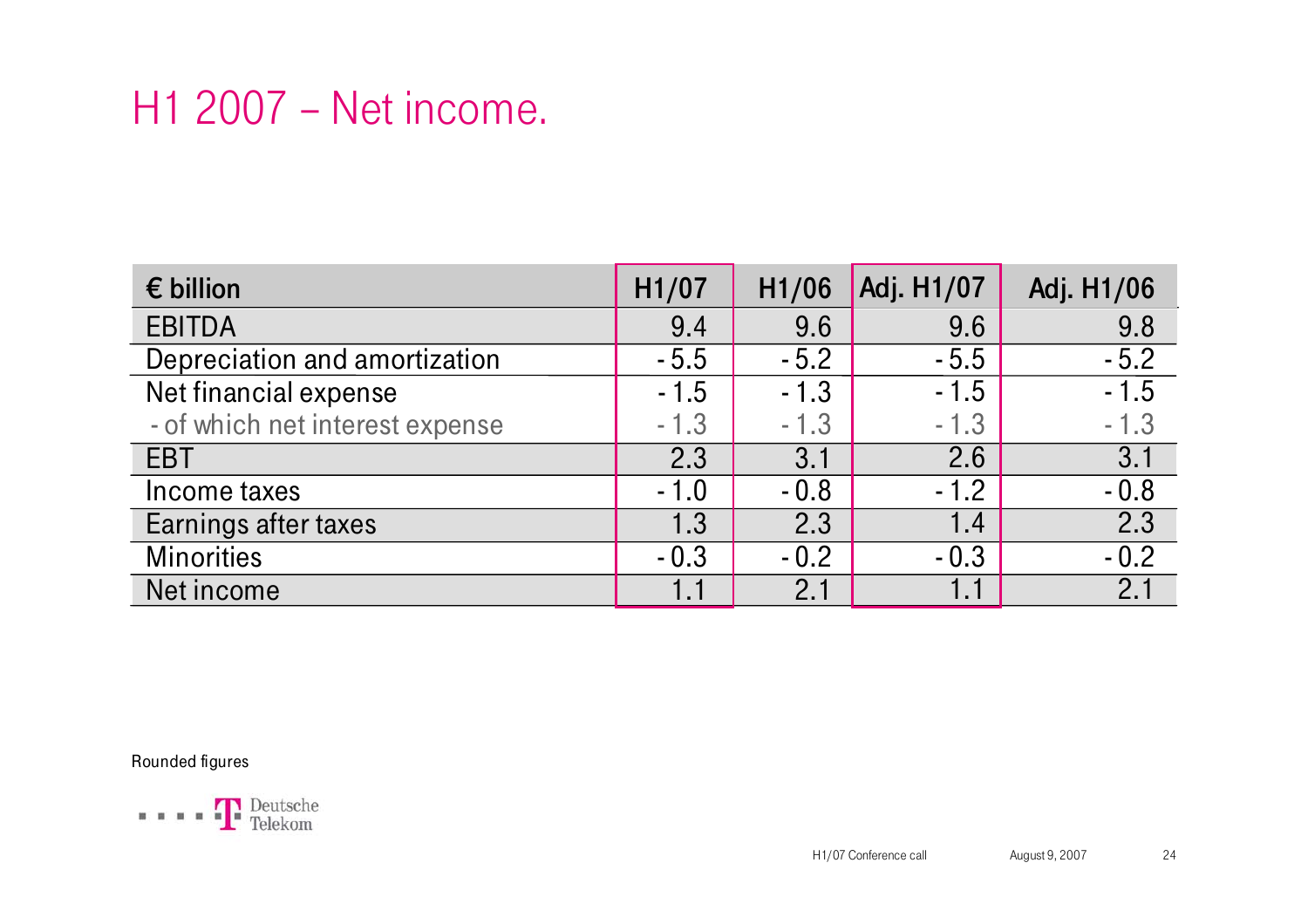### H1 2007 –Balance sheet ratios.

| $\epsilon$ billion         | 30.06.2007 | 31.03.2007 |
|----------------------------|------------|------------|
| <b>Balance sheet total</b> | 124.5      | 129.4      |
| Shareholders' equity       | 47.2       | 50.0       |
| Net debt                   | 40.4       | 39.1       |
| Gearing                    | 0.9x       | 0.8x       |
| Equity ratio <sup>1</sup>  | 37.9%      | 36.2%      |

<sup>1</sup> Excl. dividend payout.